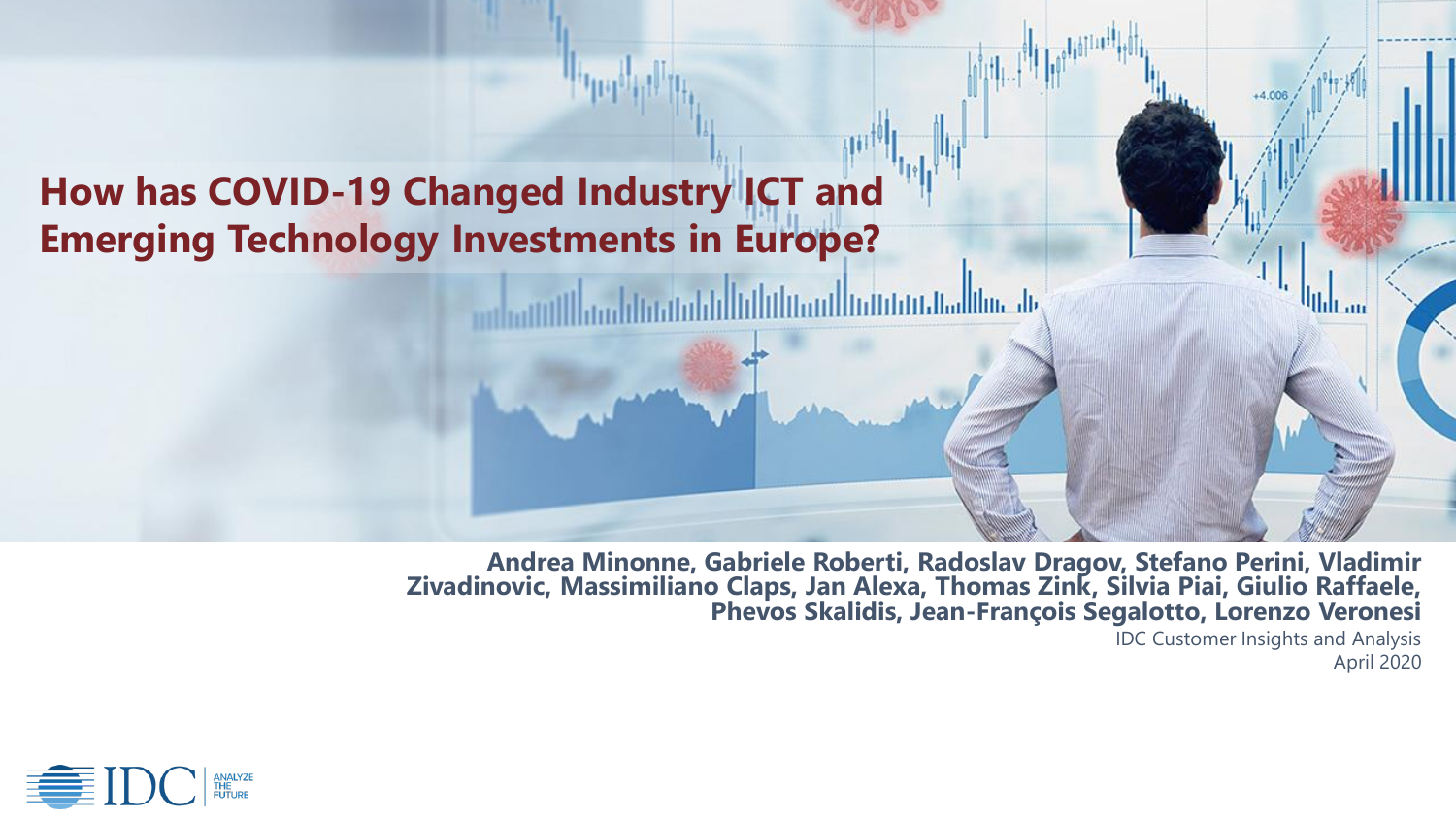The COVID-19 impact will be felt differently across industries, with transportation and leisure services being hit the most due to a decrease in tourism caused by lockdowns.



- **COVID-19 has affected every European company in different ways**, forcing many businesses to close and putting pressure on others. Many companies have redesigned their working culture, facilitating smart working to enable employees in **finance** or **professional services** to be "business as usual."
- **Transportation** is experiencing hard times, and IDC expects the industry will move its focus from IT-driven innovation to cost efficiency. Similarly, with restaurants and leisure centers being closed, **personal & consumer services** will focus on communication through low-cost digital channels, delaying IT projects around guest experience.
- **Healthcare** will spend \$23 billion in ICT in 2020. Many investments will enable health providers to strengthen intensive care units' (ICUs') digital capabilities, reduce diagnosis time, automate testing, and conduct consultations with patients remotely.
- **Government** and **education** are using technology to manage the crisis, spread awareness around COVID-19, survey cities on lockdowns, and support elearning. Together, their ICT spend will get close to \$93 billion in 2020.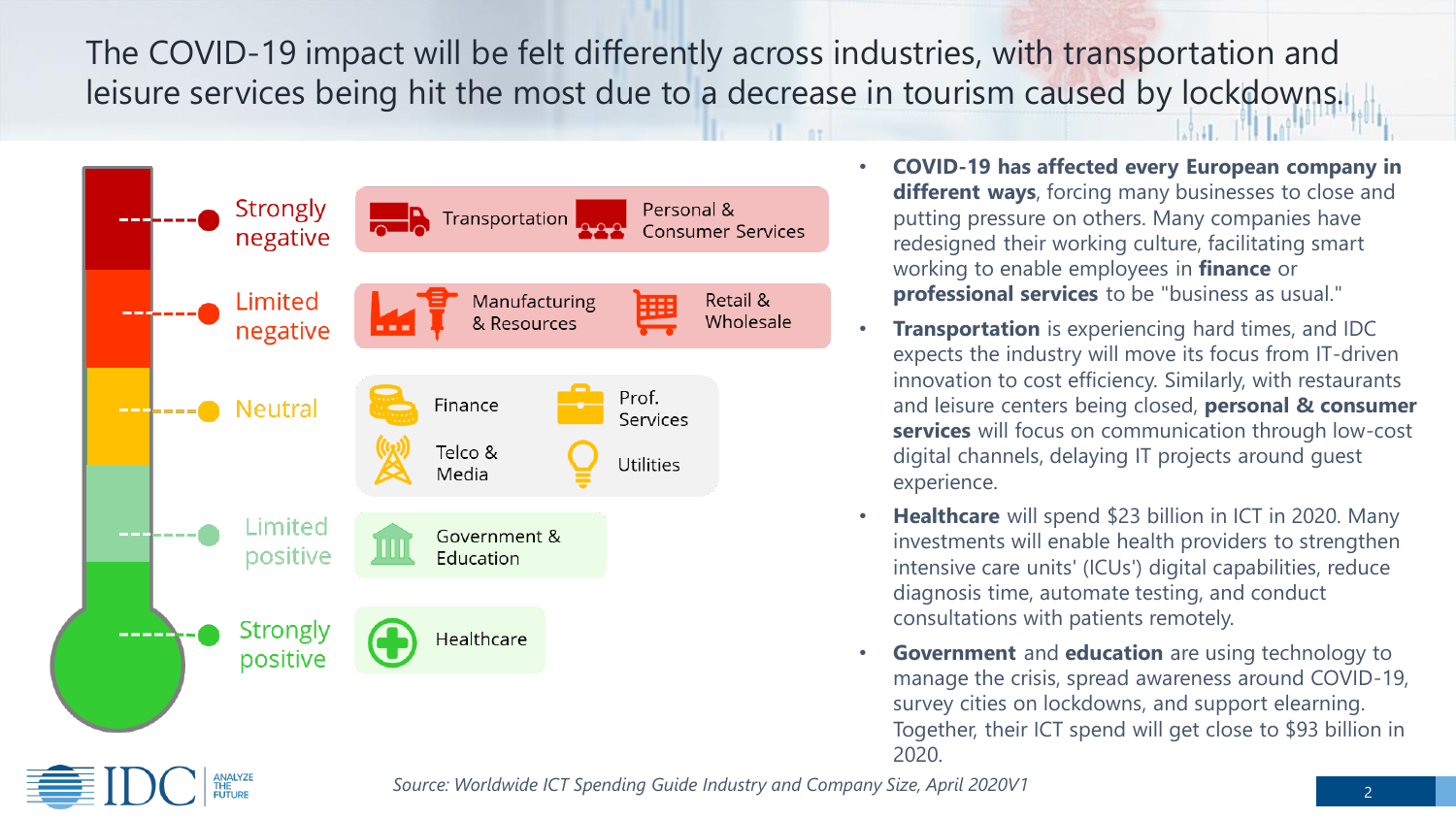# COVID-19 Impact: Industry Deep Dive

أسلاءانانا

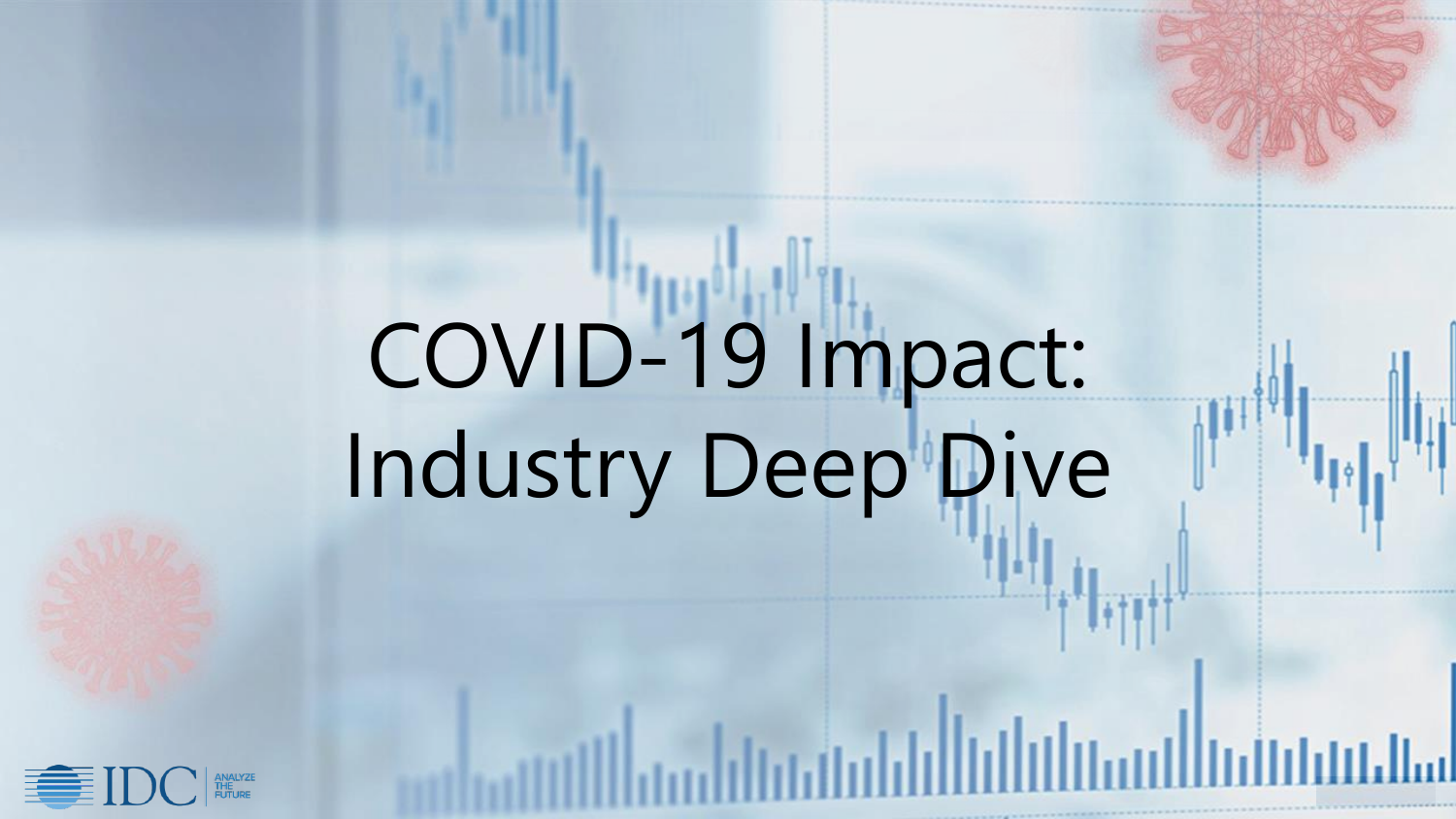### Most financial companies will opt for smart working and require stronger collaborative and security apps. The swift move to contactless payments will trigger digitalization.

*Finance benefits from strong regulatory liquidity requirements for now. However, it is under pressure to provide funding to individuals and businesses, while traditional risk models fail to quantify risk adequately. Many companies are extending smart working policies, raising demand for hardware and cybersecurity tools. In the future, there might be a shift from cash- or touch-based payments to contactless transactions.*

#### **Emerging Techs and Use Cases**

- Social distancing is driving a stronger need for customer self-service, improved security, availability, and **mobile-first** solutions for financial institutions.
- **Artificial intelligence** (AI)-enabled **chatbots** will ensure prompt support to individual in self-isolation to counterbalance the reduced service levels from brick-and-mortar bank branches.
- **Big Data and analytics (BDA)** will be pivotal in increasing security of finance against fraud and theft and in enabling financial institutions to have a quicker assessment of risks. **Machine learning**  will be essential to improve risk models to the new normal.
- COVID-19 will drive further adoption of **cloud and edge computing**, given the benefits of renting infrastructure over owning it, such as scalability. This goes hand-in-hand with investments in customer-facing tools and apps and back-office modernization.
- Due to market volatility caused by COVID-19, the need for transparency in global supply chains and severely disrupted global trade will drive adoption of **DLT-based** trade initiatives.

#### **COVID-19 Impact on Finance**

- The impact of COVID-19 on finance will be mild in the short term, but **looming defaults, a slowdown in bank lending, loan repayment breaks, and fee waivers** will hit their bottom lines in the longer term.
- COVID-19 will drive the proliferation of **digital services,** as branch networks remain underutilized. This will spur investments in digital selfservice tools, open banking applications, and value-added services (e.g., advisory, facilitation, aggregation). This digital surge will likely trigger further **branch closures** as customers become more familiar with the benefits of digital banking and new digital propositions make branches increasingly redundant.
- Overall, the current situation will force financial institutions to invest more in their **IT infrastructure** and prioritize the cloud migration of critical workloads and modernize existing apps. Regulators will likely ease cloud limitations in response to the changed operating environment.
- Social distancing is leading many businesses, even SMBs, to migrate from cash to **cashless payments**.
- Banks are improving their **smart working** policies and opening new channels for collaboration.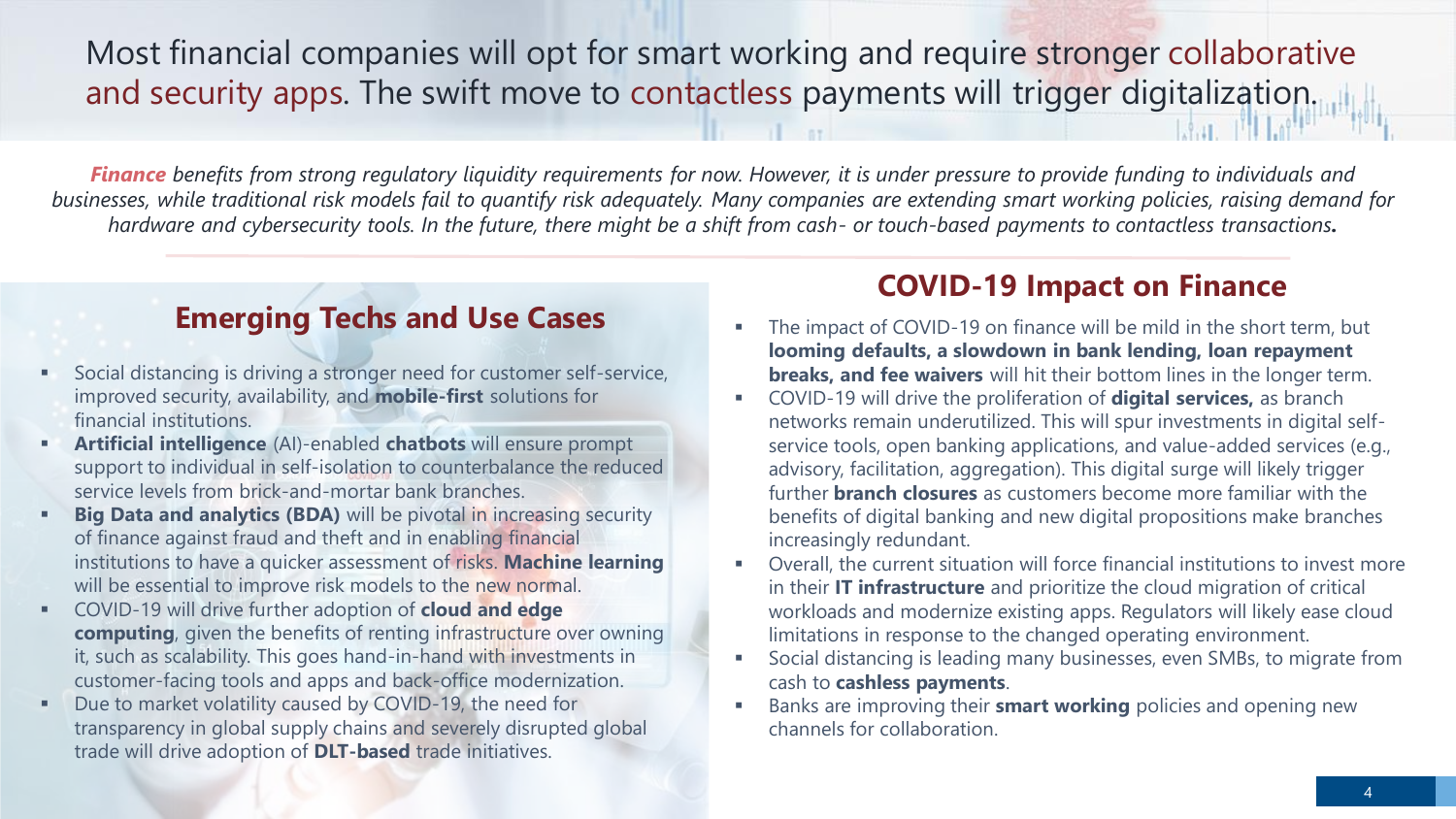Increased demand for connectivity will push telcos to provide higher bandwidth. Media revenues from digital ads will decrease but will be offset from streaming demand.

*The telecom sector will take a smaller hit from the COVID-19 outbreak due to counterbalancing factors that negate the natural downturn. Mobile and fixed broadband traffic will increase revenues for telco companies as smart working accelerates. Media revenues from digital advertising of leisure and transport companies to promote their services on TV will decrease.*

#### **Emerging Techs and Use Cases**

- Telecom providers play a critical role in supporting business activities and **work-from-home** life during the COVID-19 outbreak. **Edge computing** helps in transforming telecom networks, avoiding congestion at network core, and ensuring lower latency. This is a critical factor both for the business use case, especially **Internet-of-Things (IoT)** ones, and customer experience in creating content, a relevant KPI for the media industry.
- Moreover, European telcos are increasingly supporting governments and healthcare organizations in monitoring infections through **screening application platforms** and **telemedicine solutions**.
- **5G**, which natively supports edge computing, is important in providing higher bandwidth and lower latency as well as ensuring security standards on data transmission.
- Telecom providers will leverage **BDA** and **AI**, using their extensive databases to provide insights to public bodies on people movement over geographical areas and help governments assess the outcome of their social distancing measures.

#### **COVID-19 Impact on Telcos & Media**

- The negative impact on telcos/media will be more subdued as there will be a few positive opportunities. Current restrictions on travel has forced businesses to work remotely and use telco services to accelerate **remote collaboration**. This will put great strain on the network but can spur innovation to meet increasing **connectivity and bandwidth** demand.
- Revenues from telcos will be increased and many businesses will see the viability and benefits of a more decentralized way of work. Businesses will make further investments in expanding their telecommunications capabilities to accommodate a more remote style of work.
- With people advised to stay home, **media consumption** has substantially gone up, though budgets for digital advertising will go down. The closure of cinemas and cancellation of live events will lead some media companies to invest more in **ondemand streaming**.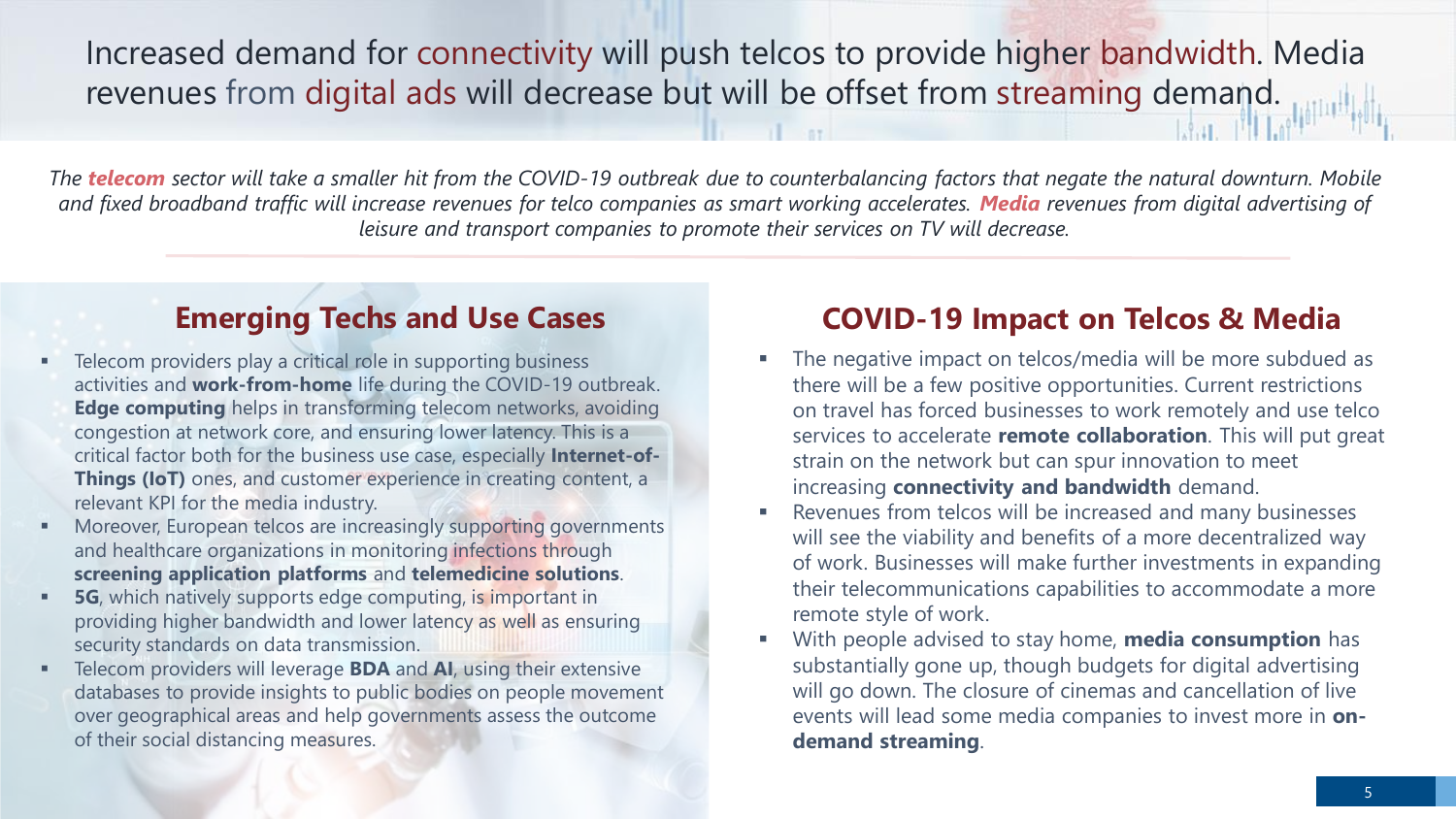Manufacturing IT budgets are facing challenges as many factories shut down. Automated supply chain and pharma discovery will lower disruption and speed up drug research.

*Manufacturing is experiencing disruptions due to difficulties in gathering components from COVID-19-hit countries. Automation of processes through emerging tech will be key to minimize disruptions and replace employees when their presence is not possible. Construction and resource will not experience major impacts as projects continue or will be pushed back toward the end of 2020.*

#### **Emerging Techs and Use Cases**

- **Process automation and autonomous operations** are the keywords for manufacturing. Emerging tech such as **AI, IoT, blockchain, robotics, and edge** will be critical to support these use cases and enable **zero-touch production (ZTP)**.
- Transformational projects with emerging technologies could be delayed, and companies with DX already in place will gain a competitive advantage over those that will have to start from scratch.
- The disruption of the supply chain is another focal point for the industry. In this ecosystem, **AI** plays a key role within extended **supply chain management**, **inventory intelligence,** and **supplier network management** use cases.
- From an R&D standpoint, the race for COVID-19 drugs will spur IT investments from pharmaceutical companies, which will look at **AI** to speed up **drug discovery and research**.
- **3D printing** will be critical to provide aftermarket parts in manufacturing healthcare equipment and modifying products (e.g., in Italy, snorkeling masks were refashioned into ventilators).

#### **COVID-19 Impact on Manufacturing & Resources**

- COVID-19 will have a negative impact especially in countries suffering the most from lockdowns and consequent stops on production (Italy, Spain, and France). There will be decreased **IT spending in business and IT services**.
- The rapid response of manufacturing to the COVID-19 crisis is enabling companies to test **new ways of working**, implement **change**, establish **new relationships** on their value chains, and experiment **new ways of collaboration** within their ecosystems very rapidly. This will make many manufacturers **more agile** in implementing new strategies in the future.
- The fall in discrete manufacturing production will impact process manufacturing, providing raw materials, with the abovementioned countries suffering the most.
- After an initial setback, resources and construction industries' IT spending will suffer less, with the former focusing especially on **CRM** and the latter on **ERM** applications to face the transformed landscape.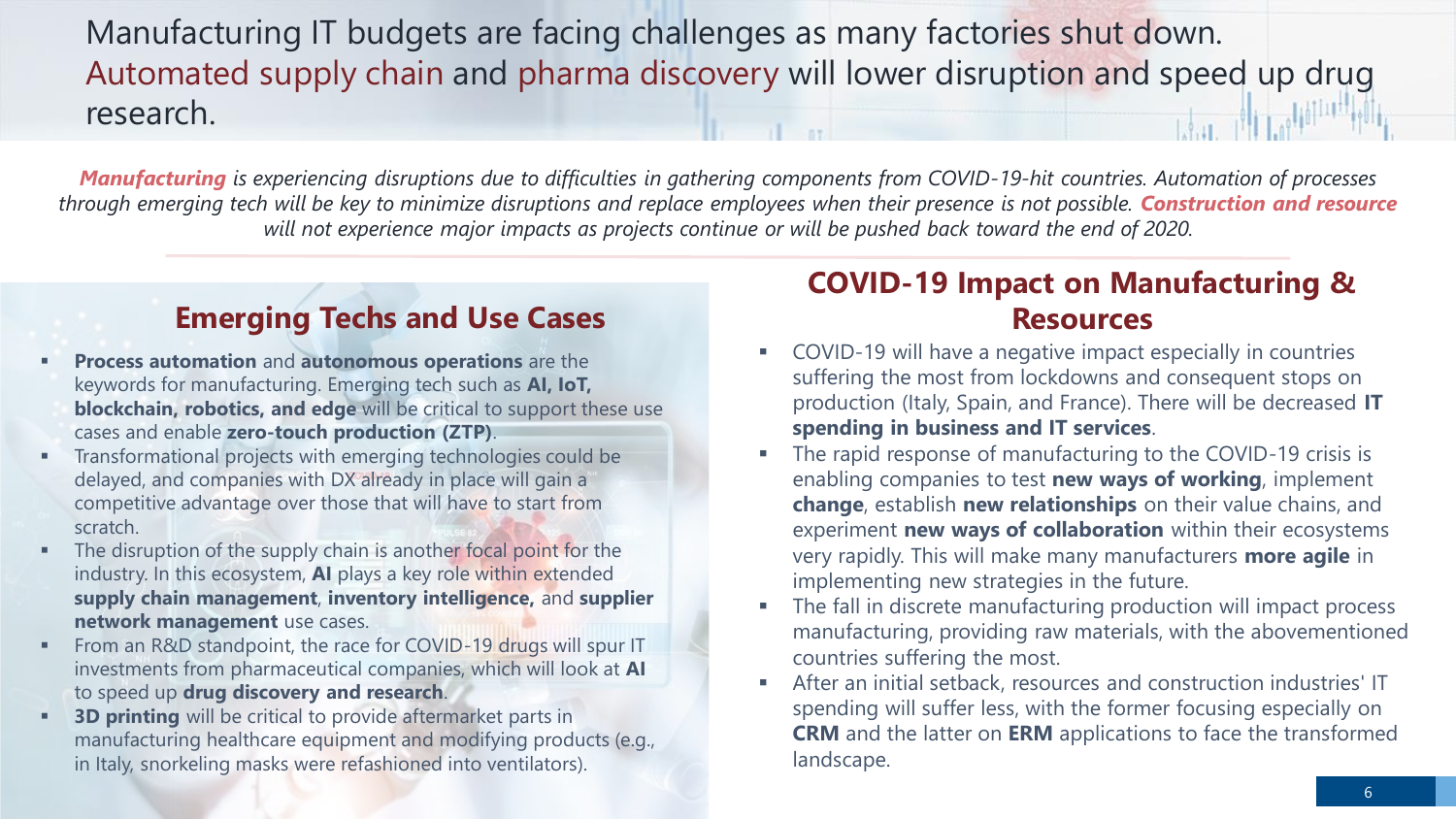## Healthcare will step up its IT efforts around intelligent COVID-19 sense-predict-andrespond systems, establishing the basis for better managing new outbreaks as well as ongoing population health needs.

*Healthcare investments will focus on solutions to help enable a sense-predict-respond ecosystem that will support short- and long-term market needs. Initial investments focus on enhancing patient and health staff security through connected care technologies, intelligent patient assistants, and collaboration tools. Hospitals will enhance their ICU capabilities and clinical decision support systems. Long-term investments will focus on empowering public health surveillance systems and care delivery integration.* 

#### **Emerging Techs and Use Cases**

- Healthcare providers will constantly monitor COVID-19 patterns and transmission, especially with the risk of a second wave looming. Data acquisition from the field using **IoT medical devices** of first responders and healthcare facilities coupled with **BDA/AI** deployed in the **cloud** can help **flag future outbreaks** and optimize healthcare force response.
- **Medical devices** can provide **remote health monitoring** for large numbers of patients. Off-the-shelf **augmented humanity**  and **wearables** such as **health tracking devices** and **smartwatches** can assist in monitoring suspected cases in which people self-isolate in their own homes.
- **AI** will help doctors **automate diagnosis of COVID-19** from CT scans, easing the burden on stretched resources and reallocating time to critical patients.
- National health providers are deploying AI-enabled **chatbots** to provide advice for potential COVID-19 cases.

#### **COVID-19 Impact on Healthcare**

- The healthcare sector is at the forefront in the battle against COVID-19, and IT investments will feel a strong impact. A new wave of **digital transformation** will try and bridge the gaps of current healthcare providers, as COVID-19 exposed many shortcomings in current systems. The healthcare sector is expected to receive additional emergency funding to cope with high numbers of hospitalizations. Some of that funding will find its way into **ICT technologies** in the short/mid-term.
- Overwhelmed hospitals will invest more in **digital infrastructure** to support ICUs and workforce collaboration tools.
- **Self-diagnosis online sources** and **telehealth platforms** are used to safely handle patients that don't necessarily need hospitalization.
- In the long term, healthcare systems will build the case for investing in **public health surveillance systems** enabled by interoperable data platforms and AI.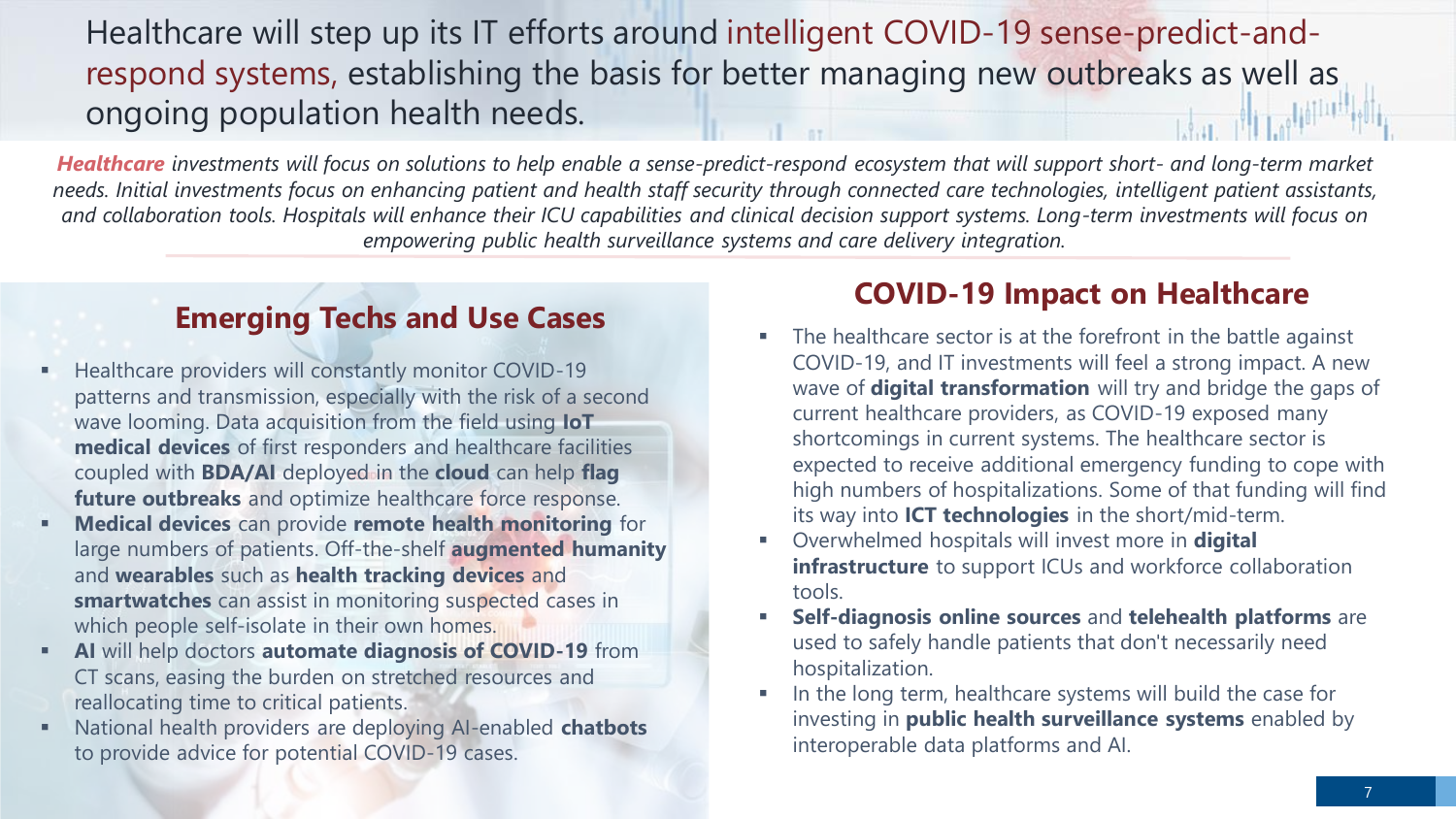Governments will use ICT to trace contacts with individuals at risk of infection and alert them. Schools and universities are increasing investments in collaborative tools and end-user devices.

*Governments have stepped up investments in technologies to enforce the phase 1 of the COVID-19 lockdowns and control the opening ups in phase 2. Education is "going digital," strengthening its IT infrastructure to enable eLearning. Teachers and students have been equipped with necessary hardware. Teachers have been upskilled to use tech and deliver distance learning.*

#### **Emerging Techs and Use Cases**

- Governments are deploying **contact tracing apps** and other tools to tackle the emergency, looking to **fast-track innovation**.
- Governments use **mobile apps**, **drones,** and **video surveillance** — combined with **BDA/AI** solutions — to monitor enforcement of the lockdown. AI is used to identify, track, and forecast outbreaks.
- Governments use AI to **detect fake news** by applying machine learning techniques and mining social media information.
- The need to track cases and ubiquitous surveillance is forcing governments to experiment with new, **decentralized data management** approaches, as citizens demand transparency and the ability to control their own data.
- **Smart city** technologies are becoming increasingly important in this scenario, for data-driven situational awareness and emergency response.

#### **COVID-19 Impact on Gov't & Education**

- Governments are taking strong financial measures to mitigate the effects of COVID-19. A common point across Europe is the use of **digital campaigns** and **social media** to communicate measures to prevent the spread of coronavirus and spread awareness among citizens.
- Keeping citizens updated is critical, and many governments are investing in **interactive COVID-19 tracking dashboards** and **egovernment** initiatives around **data openness** and **accessibility** to provide up-to-date and reliable information.
- Governments ramp up **digital services** to enable citizens to apply for welfare benefits and small businesses to submit grant requests. Courts are using collaborative tools to ensure continuity of service.
- Schools and universities have "gone online," using **digital platforms**  such as **Skype, Zoom, Hangouts Meet, and Google Classroom**. Equipping teachers and students with the necessary hardware, such as **laptops and tablets**, is increasing demand for devices from various sources such as sell through and sell out.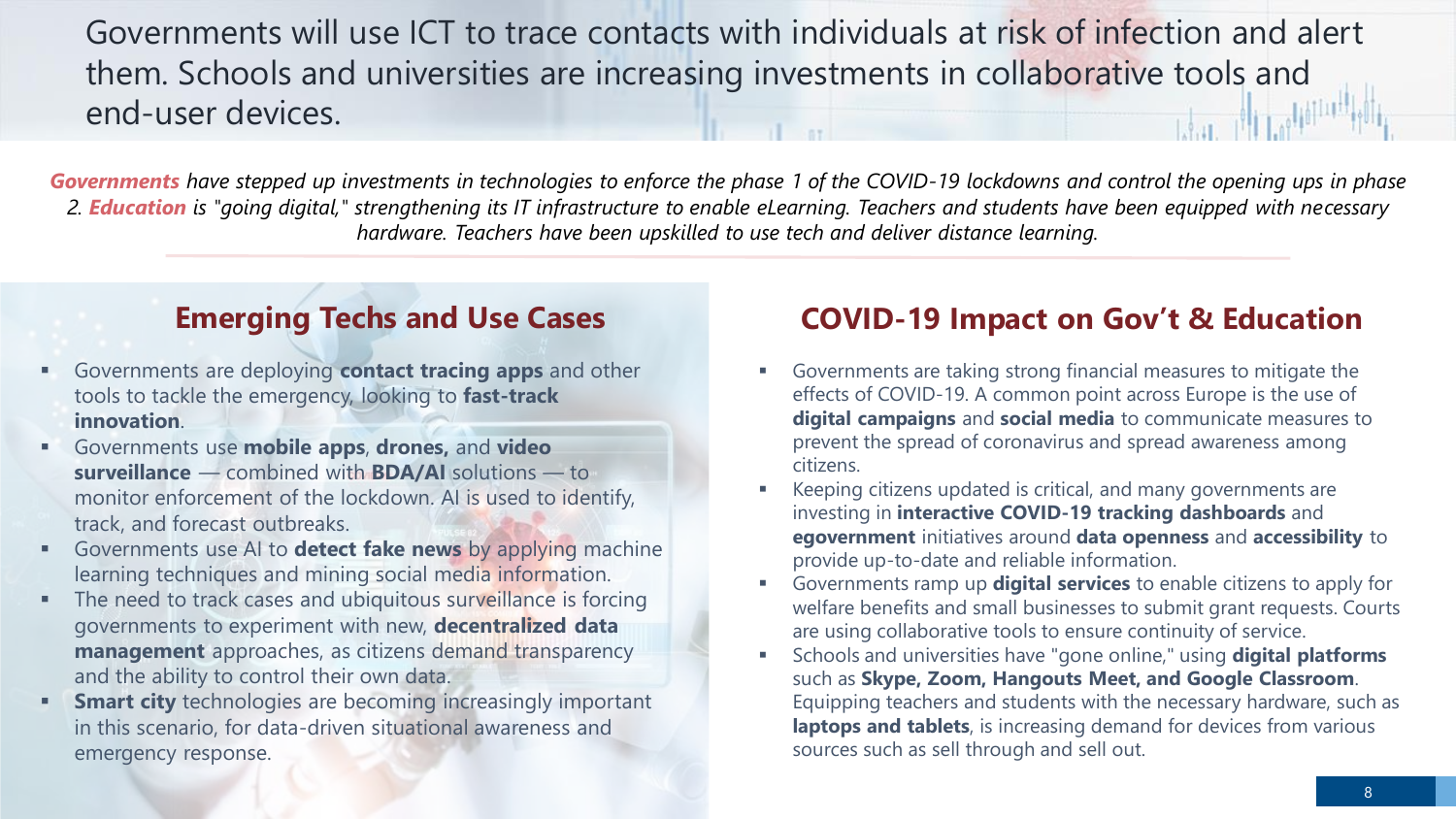Utilities will be under pressure to guarantee energy supply and will look at IT to mitigate the chances of failure through remote asset maintenance, as employee shortage looms.

*Utilities will be under strong pressure to continue providing water and energy services to societies with a strong contingency plan in response to shortage of workers. More investments in remote asset management and predictive maintenance will take place as the industry braces for staff in self-isolation who potentially cannot fulfil essential activities.*

#### **Emerging Techs and Use Cases**

- With the need to reduce human contact, utility companies can be expected to move toward the implementation of **smart metering**, leveraging **IoT** and **5G**. This also has the benefit of enabling **intelligent grid management,** which in turn provides higher reliability of supply as well as driving efficiency.
- Oil & gas extraction and production facilities commonly have air-gapped networks, and benefits to operational efficiency will require **local computing resources**, and **edge computing** is likely to make great inroads. **BDA** and **IoT sensors** can provide real-time awareness of asset conditions and asset uptime while lowering capital spending.

#### **COVID-19 Impact on Utilities**

- Utilities/oil & gas will likely be one of the less impacted industries by the COVID-19 outbreak. However, this is because of the combined effect of an increased private demand and decreased industrial demand, especially in the short term. After an initial downfall, IT investments will hence return to their original trends, considering the need of on-field operators to be assisted in their daily activities.
- On the other hand, white collars forced to **smart working** will lead to demand for **devices** and **collaborating applications**  slightly increasing, as well as the related needs for empowered **security software and services**.
- From a geographical standpoint, the trend will be similar across Europe, with a strong negative exception represented by Russia due to the economic consequences of the reduced energy supply demand from around Europe.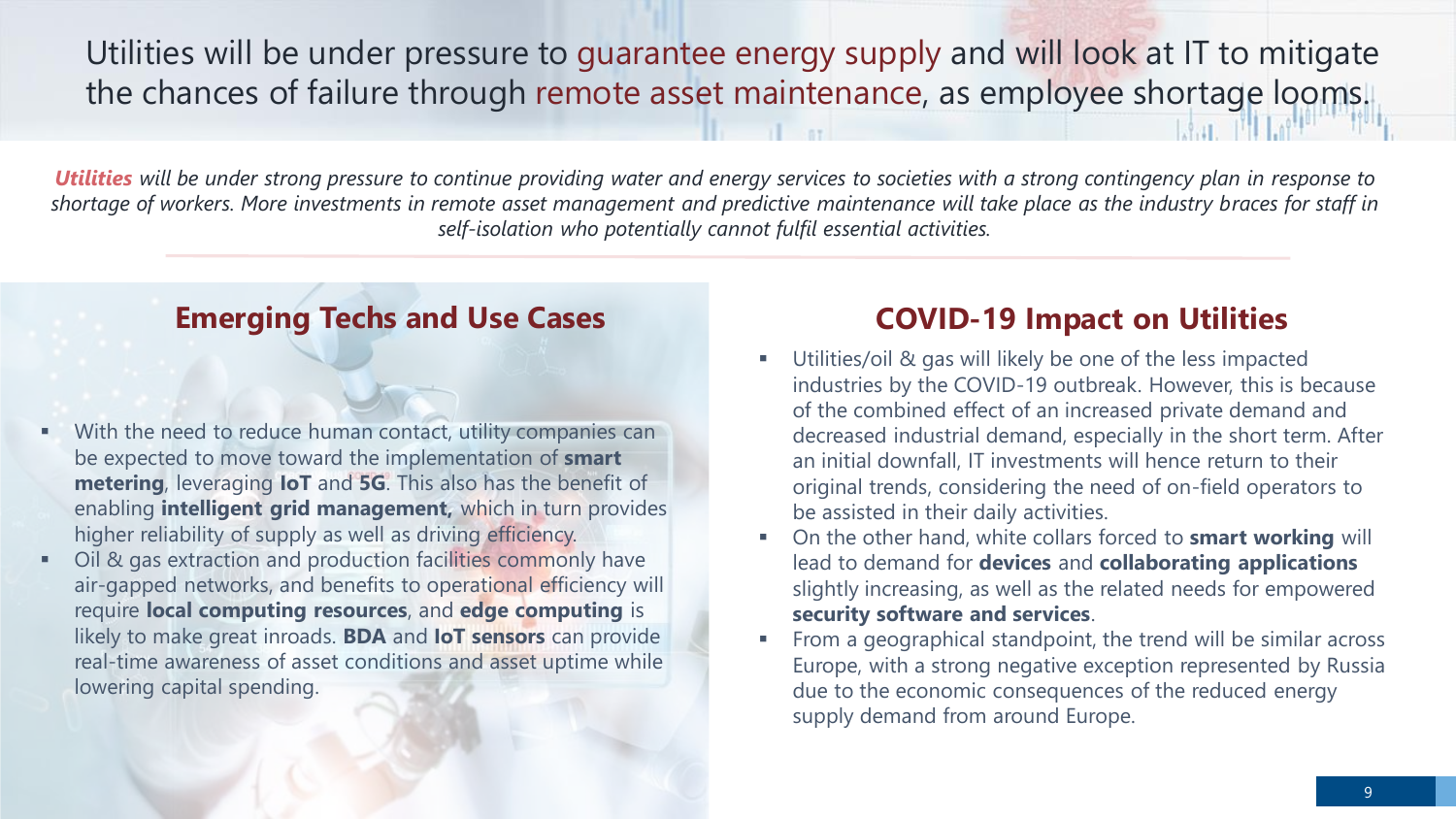Many brick-and-mortar retailers are paying the price for shop closures. Deep changes in customer behavior require retailers to accelerate investments in digital platforms.

*Shop closures will have an impact on planned IT investments in retail. Customer experience will remain central but will be refocused. On the flip side, segments such as food and grocery retail are experiencing a surge in demand for specific products and for ecommerce services, which will focus on buy-online-pick-up-in-store (BOPIS) and mobile interfaces.* 

#### **Emerging Techs and Use Cases**

- **Supply chain optimization** is a relevant use case for many retailers. However, the unprecedented events impacting the retail market worldwide will affect many organizations' investments in **intelligent supply chain forecasting & planning** systems. Leveraging **AI and advanced analytics** remains foundational to improve product availability (i.e., inventory visibility).
- The disruption in **supply chains** has highlighted the need for more **transparency** and **traceability**. This can lead to greater **IT integration**  between different stakeholders along the supply chain through Innovation Accelerators, such as **blockchain**.
- Online retailers will see a considerable increase of the consumer demand. AI-enabled technologies such as **chatbots** and **vocal assistants** are key enablers for improving customer engagement.
- In the long term, the distribution sector could see an acceleration in the implementation of **robotics**, **computer vision**, combined with **edgeoptimized infrastructure**, and **IoT** to enhance the traditional in-store purchasing experience with automated and cashierless checkout systems that reduce human contact, and optimize store fulfilment operations and streamline warehouses and distribution centers.

#### **COVID-19 Impact on Retail Industry**

- Globally, the impact of the COVID-19 outbreak will lead retailers to **reduce up to 50% of their growth estimates** compared with pre-COVID-19 forecasts.
- Consumer behavior, value chain schemes, and operative models have suddenly deeply changed. Retailers are now facing the urgent need to innovate their approach to people, processes, and technology according to new **commerce everywhere business models**.
- Overall, there will be an acceleration of investments in **retail commerce platform** capabilities, with increased focus on **BOPIS** and **mobile interfaces**. **Customer experience** will be central, but with focus on simplification of customer-facing processes. Furthermore, there will be a surge of investments in the implementation of proprietary **marketplaces** and integration to third-party marketplaces.
- The worst impact will be on retailers that rely predominantly on the sale of non-essential consumer products in physical stores.
- **Food and grocery** retailers will be positively impacted. However, they will need to **accelerate digital transformation investments**. These retailers are prioritizing **automation** and **contactless payments** to both reduce human contact and contain the spread of the disease in their shops during transactions.
- **Fashion and apparel** retailers will accelerate investments in **augmented reality** capabilities, to be integrated to ecommerce capabilities.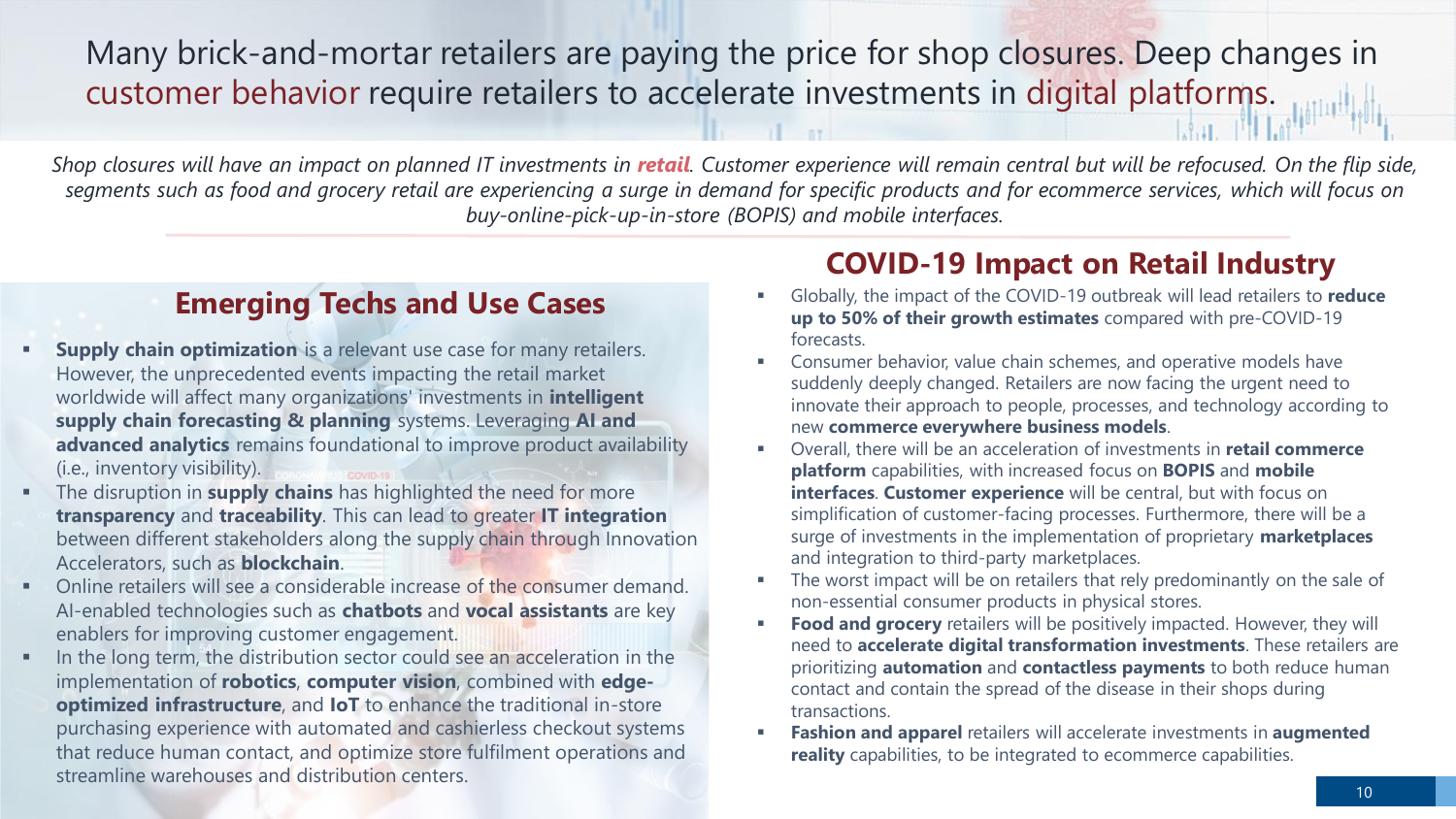Professional services will continue their activities through smart working, which will support investments in devices, video linking, cloud, and content sharing.

*Most of professional services employees will carry their work remotely, which will boost investments in mobile devices (laptops, smartphones, tablets), collaborating apps, and cloud-based infrastructure to share content. Tech providers in this industry will also be on high pressure to provide strong digital platforms and will be required to enhance their existing cloud solutions.* 

#### **Emerging Techs and Use Cases**

- Professional services companies could see increased attention and shift to **AI-infused applications** and solutions helping them **automate processes** and enable work activities outside the usual epicenters such as office spaces and meeting rooms, combined with a strong **built-in next-gen security** approach.
- Solutions such as **digital assistant for enterprise knowledge workers**, **automated human resources (HR)**, and **sales process applications** could help companies support the new way of working, especially as hiring demand is surging in some sectors.
- **Intelligent process automation** solutions are important to gain efficiency and have better operational performances, like for **automated project management**, **intelligent scheduling,** and supporting **supply and logistics** scenarios.
- **IT automation** becomes critical when technicians and service professionals are unable to travel to clients. **AI and edge computing** with remote control and management capabilities can certainly help. **AR/VR** technologies could play a role as well, enabling and enhancing remote training and support, and increasingly being used for engaging content production support.

#### **COVID-19 Impact on Prof. Services**

- The extreme flexibility of professional services to adopt and enhance **smart working policies** is enabling companies to keep their workloads relatively stable, with exceptions represented by firms serving mainly the manufacturing, transportation, and consumer services industries. Therefore, investments trends in **collaboration-oriented applications**  such as **conferencing** and **content sharing** will be constant or will even slightly increase, as well as the demand for **security software**.
- On the other hand, the increased companies' demand for **PCs** and **tablets** might face extremely variable availability across countries due to aggressive industrial lockdowns and delivery issues due to component shortages and delays.
- All the above-mentioned trends will be even more amplified as the company size decreases due to the initial digital maturity of the professional firms affected.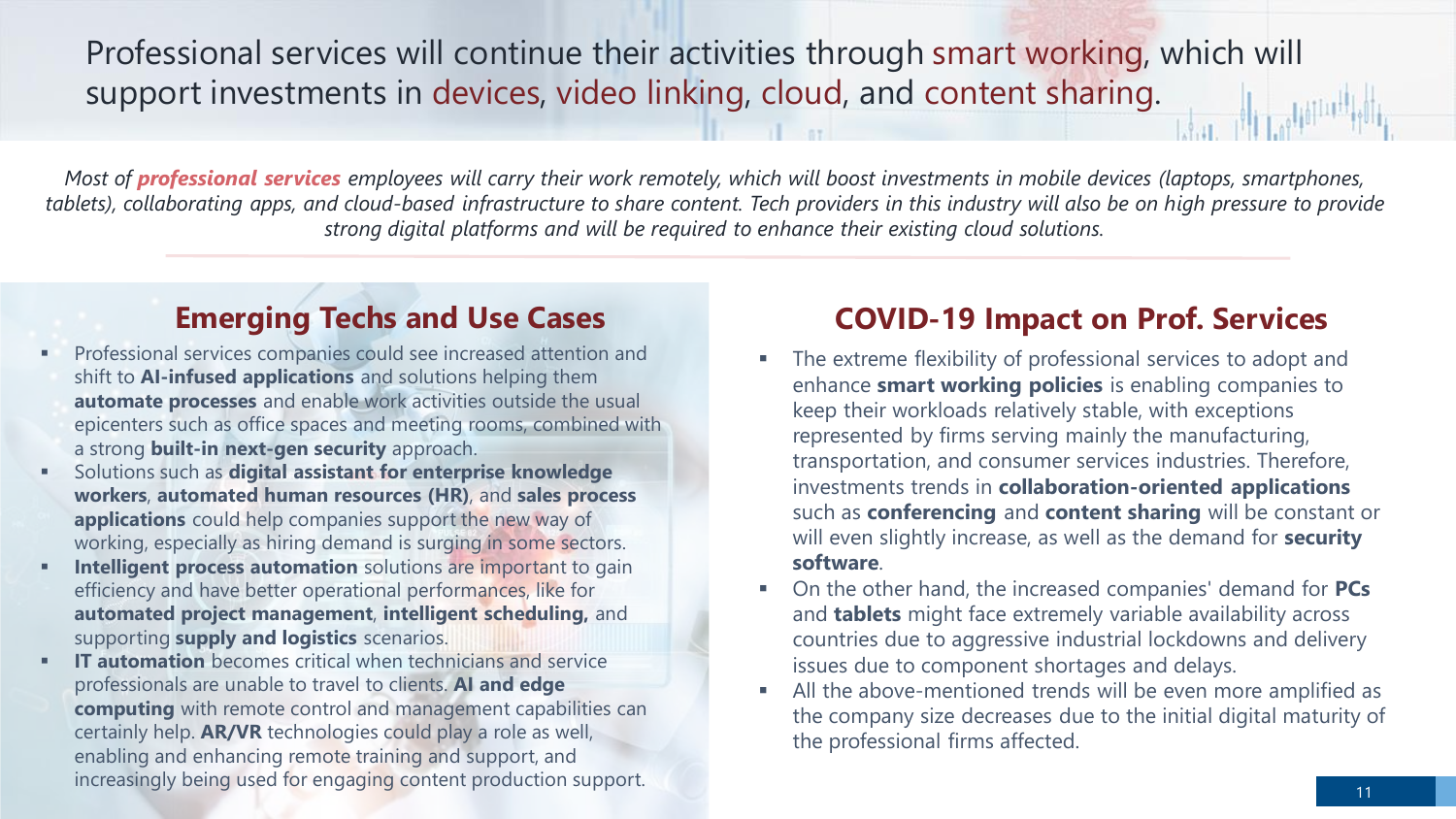The leisure industry will postpone their IT projects around guest experience and will focus more on digital marketing to maintain online communication with customers.

*With a reduction in tourism and lockdowns in place, personal & consumer services are taking a big hit on revenues, which will have a negative impact on their planned customer-experience-related IT projects. Efforts around personalization will be postponed, while the focus will shift on costs and customer engagement through digital channels.*

#### **Emerging Techs and Use Cases**

- The negative impact of COVID-19 on tourism and citizen mobility are causing cancellations. This will impact negatively on innovation IT projects, especially from hotel chains and leisure centers, which were due to focus on **personalization** to boost **guest experience**.
- Nevertheless, some emerging technologies could help maintain **customer engagement** during the lockdown and leverage that in the following phase to gain a better traction in the market.
- **BDA/AI** are the foundation for use cases driving a better understanding of **customer preferences**, as **360-degree customer management**, **behavior analysis**, **advertising** and **marketing platform**, and for those use cases leveraged to manage efficiently **back-end operations** such as **omnichannel commerce platforms**, **agile pricing systems,** and **inventory orchestration and management**.

#### **COVID-19 Impact on Personal & Consumer Services**

- Lockdowns are posing severe threats to the survival of many small consumer businesses such as hotels, restaurants, bookstores, and sports activities and are dampening their ITdriven innovation investments.
- Many companies are likely to use this downtime to maintain their digital marketing (especially merchandising) and to increase their social media activities.
- Personal & consumer services organizations will try to cut as much as possible in the **short-term back-office**, **SCM,** and **data management software**, as well as any **business and IT consulting** activity.
- Consumer businesses are also targeting investments to be ready to handle their relationships with customers, looking at strengthening **online booking systems** to and **self-service payment systems**. From a geographical perspective, there will be few exceptions to those trends, with countries economically weaker even before the outbreak as the most affected.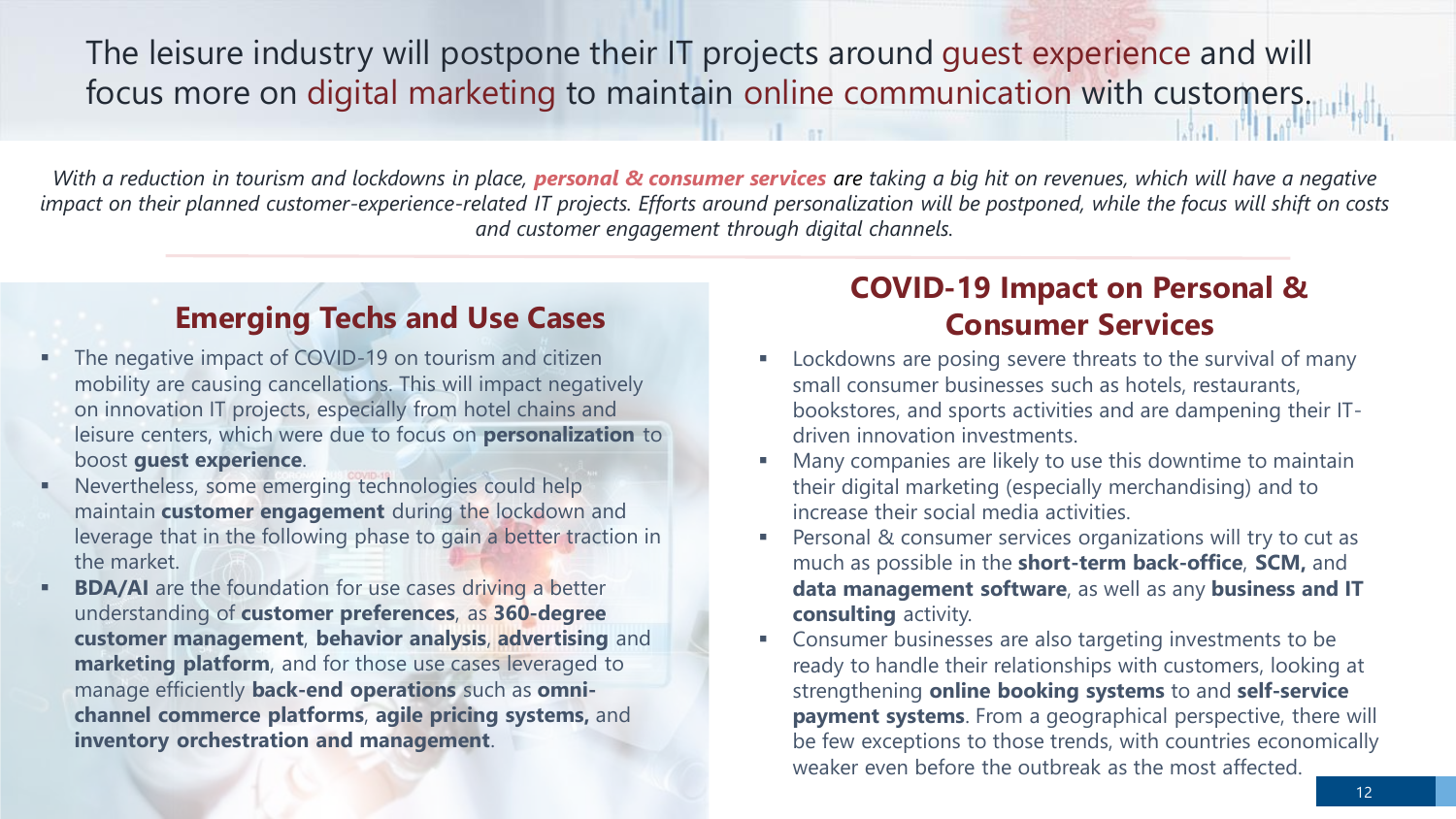#### IT investments in transportation will decrease as companies will focus less on innovation and experience and more on cost-efficiency strategies to survive.

*Transportation is the most impacted industry as travel bans, worldwide lockdowns, visa restrictions, and staff isolation are strongly impacting on revenues and leading many airlines on the verge of collapse. IT efforts will focus only on automation for cost-containment purposes. Airlines will use automation to decrease human capital cost for specific tasks.*

#### **Emerging Techs and Use Cases**

- AI and robotics will be a necessary component to reduce costs related to **customer service agents**, **automated checkins,** and **baggage handling** by increasing the level of **automation** throughout the airline companies. This, in addition with **adaptive workforce planning**, is likely to provide the bulk of the cost-containment measures.
- With drastically reduced traffic, **routing and mode optimization** is becoming more important for cost-efficient operations of companies transporting both cargo and passenger.
- In the longer term, losses due to decrease in volume can be partially compensated by implementation of innovative use cases such as **lot lineage, automated enabled call offs to SLA, contract with real-time access to product's history,**  and securing reliable, authorized suppliers with deployment of **blockchain** and **IoT**.

#### **COVID-19 Impact on Transportation**

- Transport will be the most impacted industry, with serious consequences in terms of both revenues and cash flow available.
- In the short term, extreme cost-containment measures will lead to a significant **decrease of investments across all the technologies and services**, especially of **mobile phones**, **physical and virtual computing software**, **back-office and SCM applications**, and **business services**.
- After the emergency, transport companies will try to **automate** even more routine operations such as check-in and customer service to improve efficiency and face previous downsizing. A pivotal role will hence be played here by **BDA and mobile applications** that will be empowered to support the transition.
- Transport companies will be seriously hit across all countries, but the most negatively impacted will be Italy, Spain, and the U.K. due to the travel restrictions adopted following the emergency.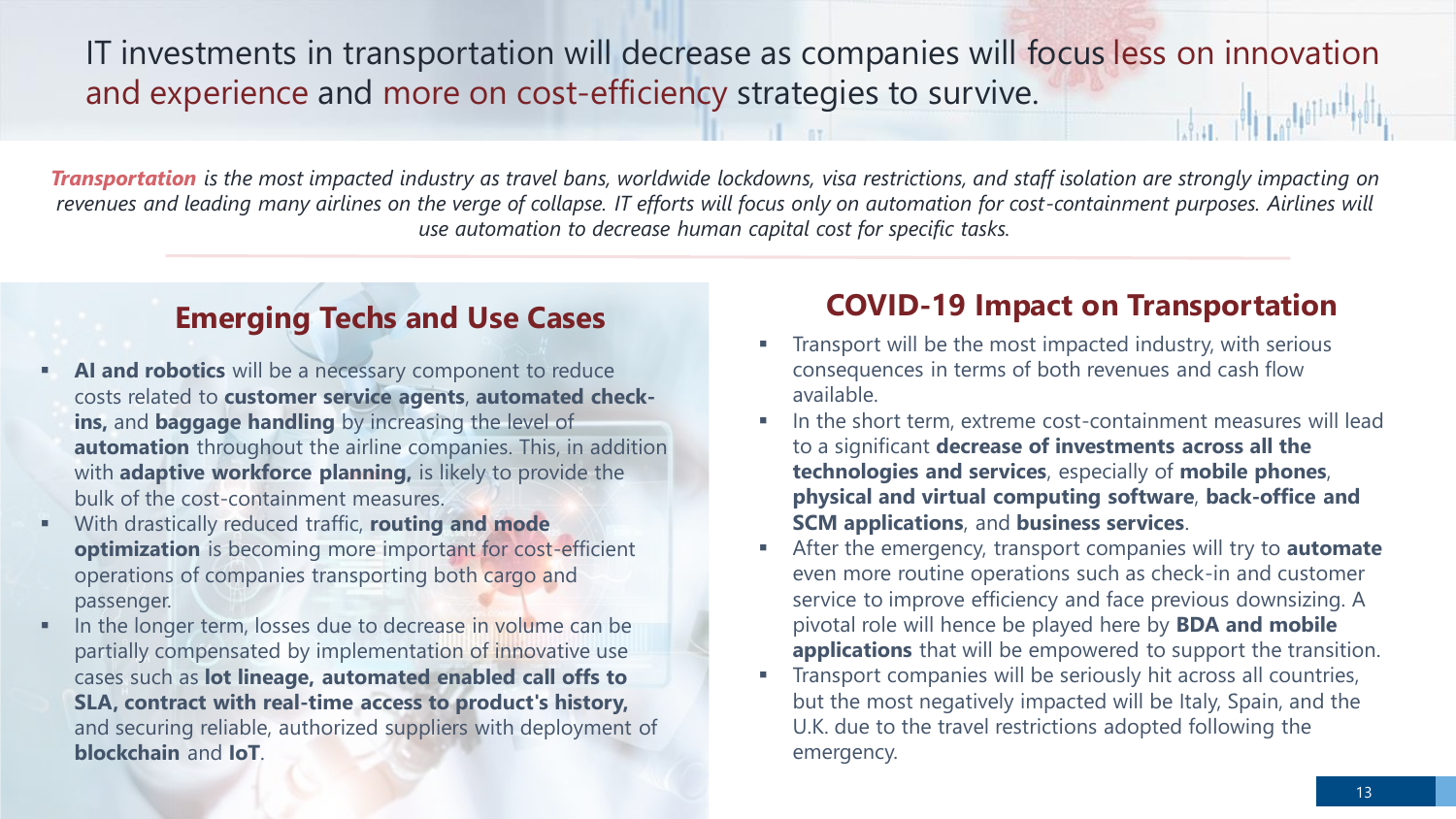# Related Research